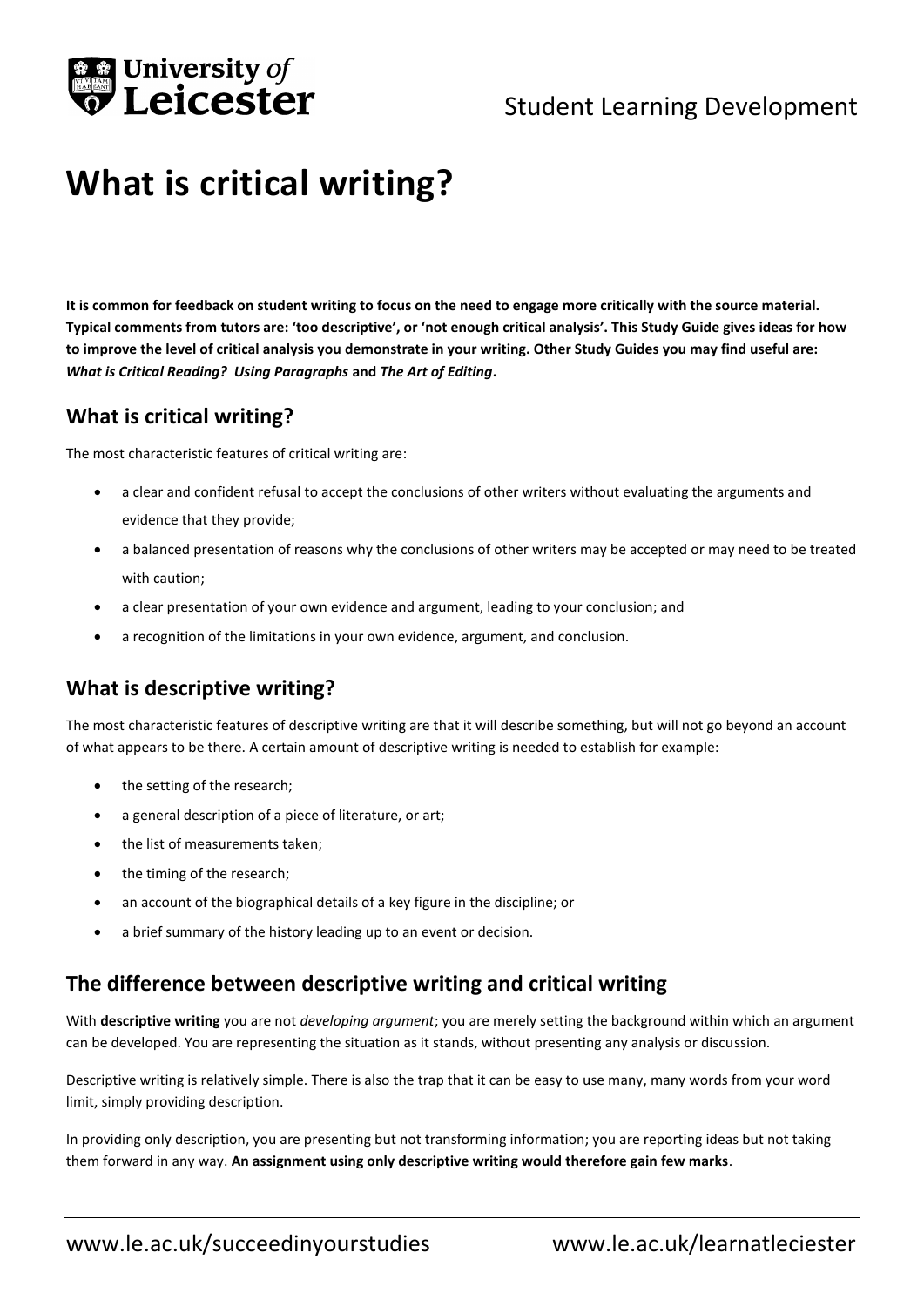With **critical writing** you are participating in the academic debate. This is more challenging and risky. You need to weigh up the evidence and arguments of others, and to contribute your own. You will need to:

- consider the quality of the evidence and argument you have read;
- identify key positive and negative aspects you can comment upon;
- assess their relevance and usefulness to the debate that you are engaging in for your assignment; and
- identify how best they can be woven into the argument that you are developing.

A much higher level of skill is clearly needed for critical writing than for descriptive writing, and this is reflected in the higher marks it is given.

#### **Finding your academic voice**

When you engage in critical writing you are developing your own academic voice within your subject. Wellington *et al*. (2005 p.84) offer some suggestions for distinguishing between the academic and the non-academic voice. They suggest that the academic voice will involve:

- "healthy scepticism … but not cynicism;
- confidence … but not 'cockiness' or arrogance;
- judgement which is critical ... but not dismissive;
- opinions … without being opinionated;
- careful evaluation of published work … not serial shooting at random targets;
- being 'fair': assessing fairly the strengths and weaknesses of other people's ideas and writing … without prejudice; and
- making judgements on the basis of considerable thought and all the available evidence … as opposed to assertions without reason."

Wellington J., Bathmaker A., Hunt C., McCulloch G. and Sikes P. (2005). *Succeeding with your doctorate*. London: Sage.

Try to get into the habit of writing critically, by making sure that you read critically, and that you include critique in your writing.

## **Stringing together of quotes**

It can be tempting to string together quotes to support an argument, feeling that the more quotes you include, the stronger your argument. It is important, however, to remember that you also need to *interpret* the quotes to the reader, and to explain their relevance, discuss their validity, and show how they relate to other evidence.

## **Strategic use of paragraphs**

There are several ways in which you can use the paragraph to enhance your critical writing.

You can use paragraphs to make a clear and visual separation between descriptive writing and critical analysis, by switching to a new paragraph when you move from description to critical writing, and vice versa. This can help in:

 emphasising to the reader that you are including both description and critical analysis, by providing a visual representation of their separation; and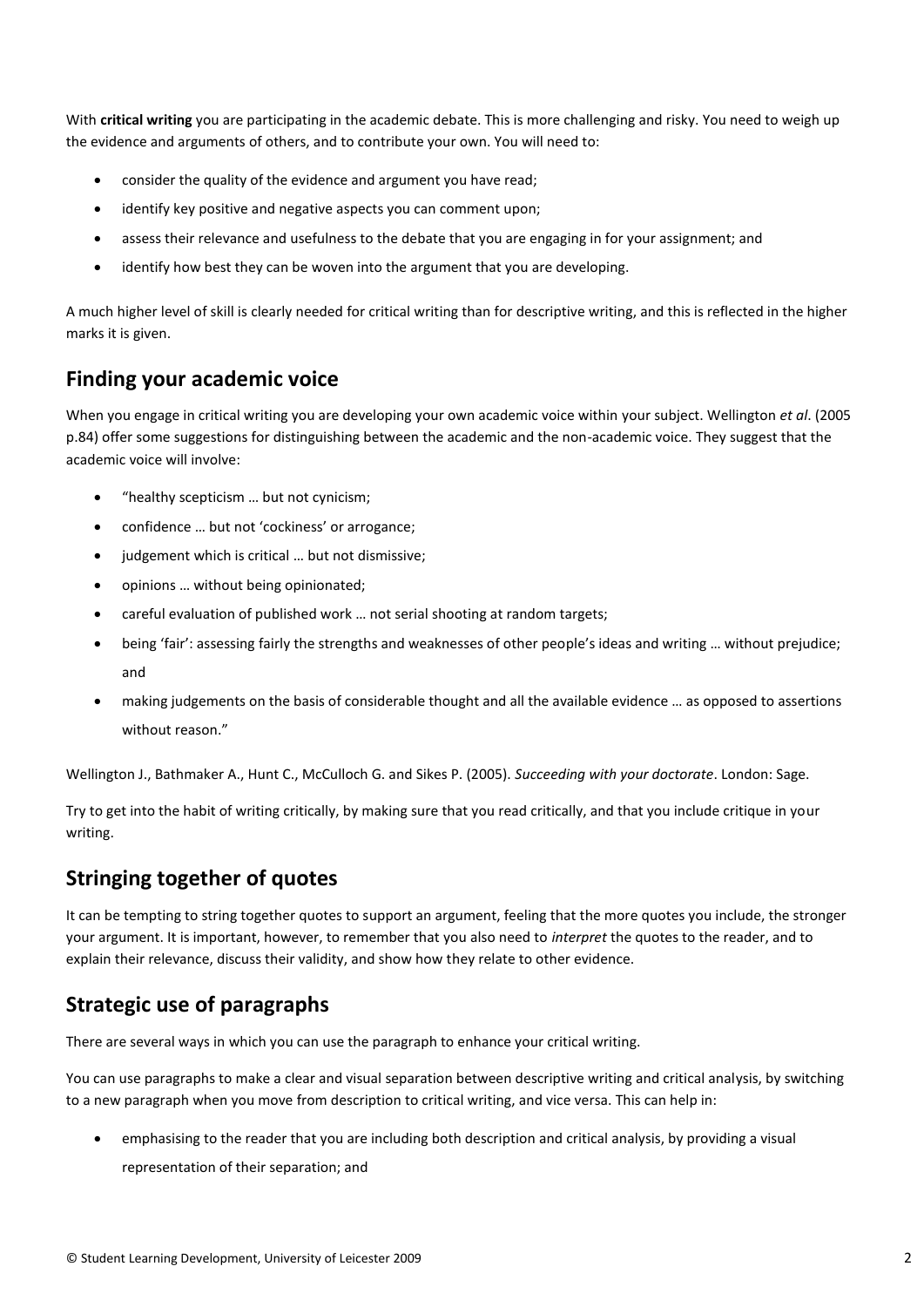pushing you to produce the necessary critical writing, especially if you find that your description paragraphs are always longer, or more frequent, than your critical analysis paragraphs.

A paragraph break can provide a brief pause for your readers within a longer argument; giving them the opportunity to make sure they are keeping up with your reasoning. Paragraphs that are overly long can require readers to hold too much in their mind at once, resulting in their having to re-read the material until they can identify the point you are making.

You can also use paragraphs to push yourself to include critical writing alongside descriptive writing or referencing, by considering each paragraph almost as an essay in miniature. Within each paragraph you would:

- introduce the point you want to make;
- make the point, with supporting evidence;
- reflect critically on the point.

#### **If it's worth including, it's worth telling us why**

A certain amount of descriptive writing is essential, particularly in the earlier parts of the essay or assignment or dissertation. Beyond that, however, there is a danger that too much descriptive writing will use up valuable words from your word limit, and reduce the space you have for the critical writing that will get you higher marks.

A useful habit to get into is to make sure that, if you *describe* some evidence relevant to your argument, you need then to *explain* to the reader why it is relevant. The logic of your explanation contributes to the critical component of your writing.

So, a sentence or two might describe and reference the evidence, but this is not enough in itself. The next few sentences need to explain what this evidence contributes to the argument you are making. This may feel like duplication at first, or that you are explaining something that is obvious, but it is your responsibility to ensure that the relevance of the evidence is explained to the reader; you should not simply assume that the reader will be following the same logic as you, or will just work out the relevance of the quote or data you have described.

#### **Line of argument**

So far this Study Guide has considered the detail of what you write. The other key element in critical writing is the overall structure of your piece of writing. For maximum effectiveness, your writing needs to have a line, or lines of argument running through it from the Introduction to the Conclusion.

Just as you have used paragraphs on a micro scale to present your critical writing, so you need to consider the ordering of those paragraphs within the overall structure. The aim is to lead your readers carefully through the thread of your argument, to a well-supported conclusion.

#### **Example of effective critical writing**

The text below is an example of good critical writing, and is based on essay material supplied by University of Leicester's School of Psychology.

The author refers to the available evidence, but also evaluates the validity of that evidence, and assesses what contribution it can realistically make to the debate.

There are a number of inherent methodological difficulties in evaluating treatment efficacy in this area, and this has contributed to controversy within the research literature surrounding treatment outcomes for this group of offenders (Marshall, 1997). Firstly, while there is no doubt that the primary criterion of treatment success is a reduction in the rate of re-offending (Marshall *et al*., 1999), reconviction data does not, in isolation, provide a